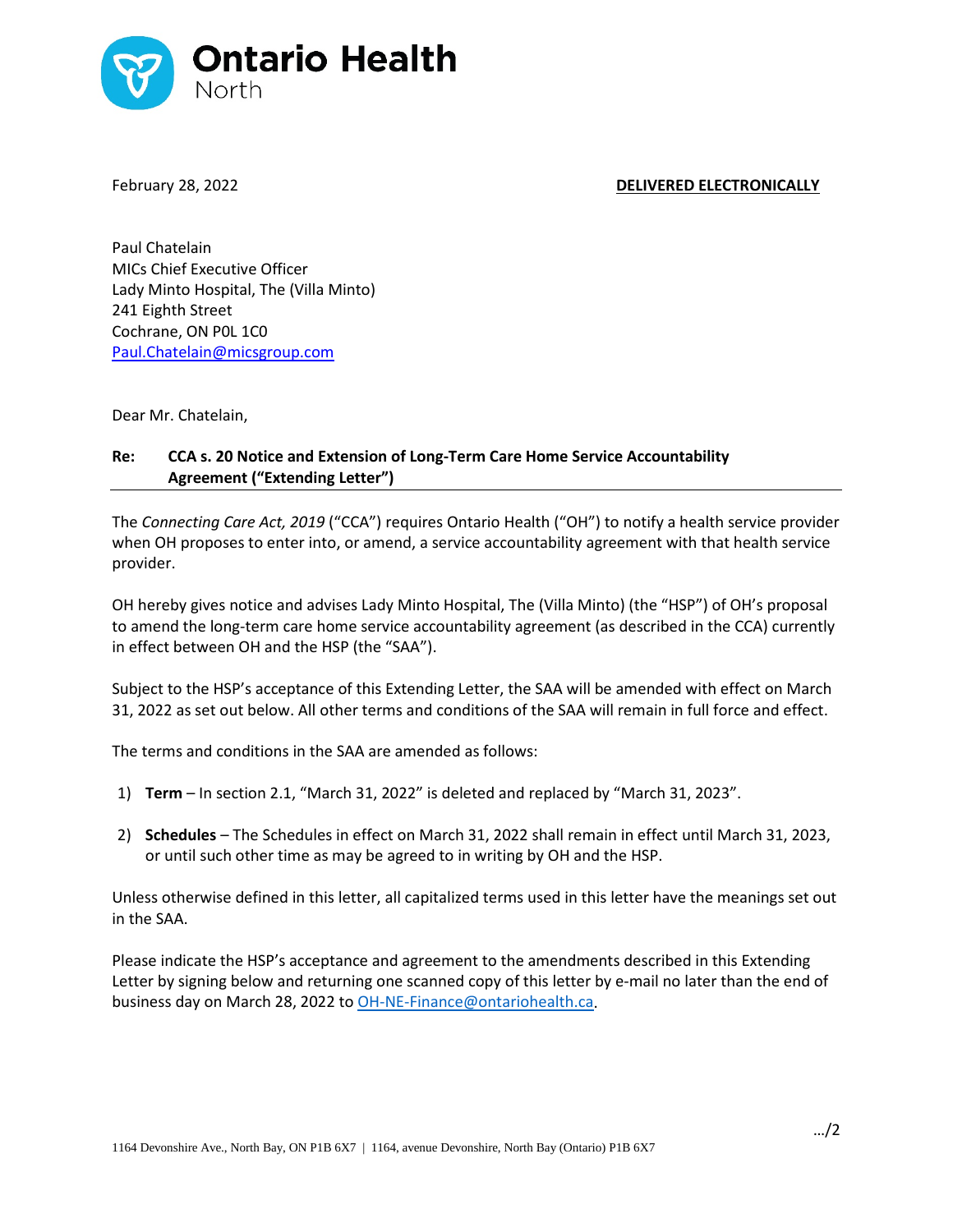The HSP and OH agree that the Extending Letter may be validly executed electronically, and that their respective electronic signature is the legal equivalent of a manual signature.

Should you have any questions regarding the information provided in this Extending Letter, please contact Constantino De Sousa, Performance Lead via email a[t Constantino.DeSousa@ontariohealth.ca](mailto:Constantino.DeSousa@ontariohealth.ca)**.**

Sincerely,

DeilNeuen David Newman

Brian Ktytor

Vice President Performance, Accountability and Funding Allocation

Chief Regional Officer

**Signature page follows**